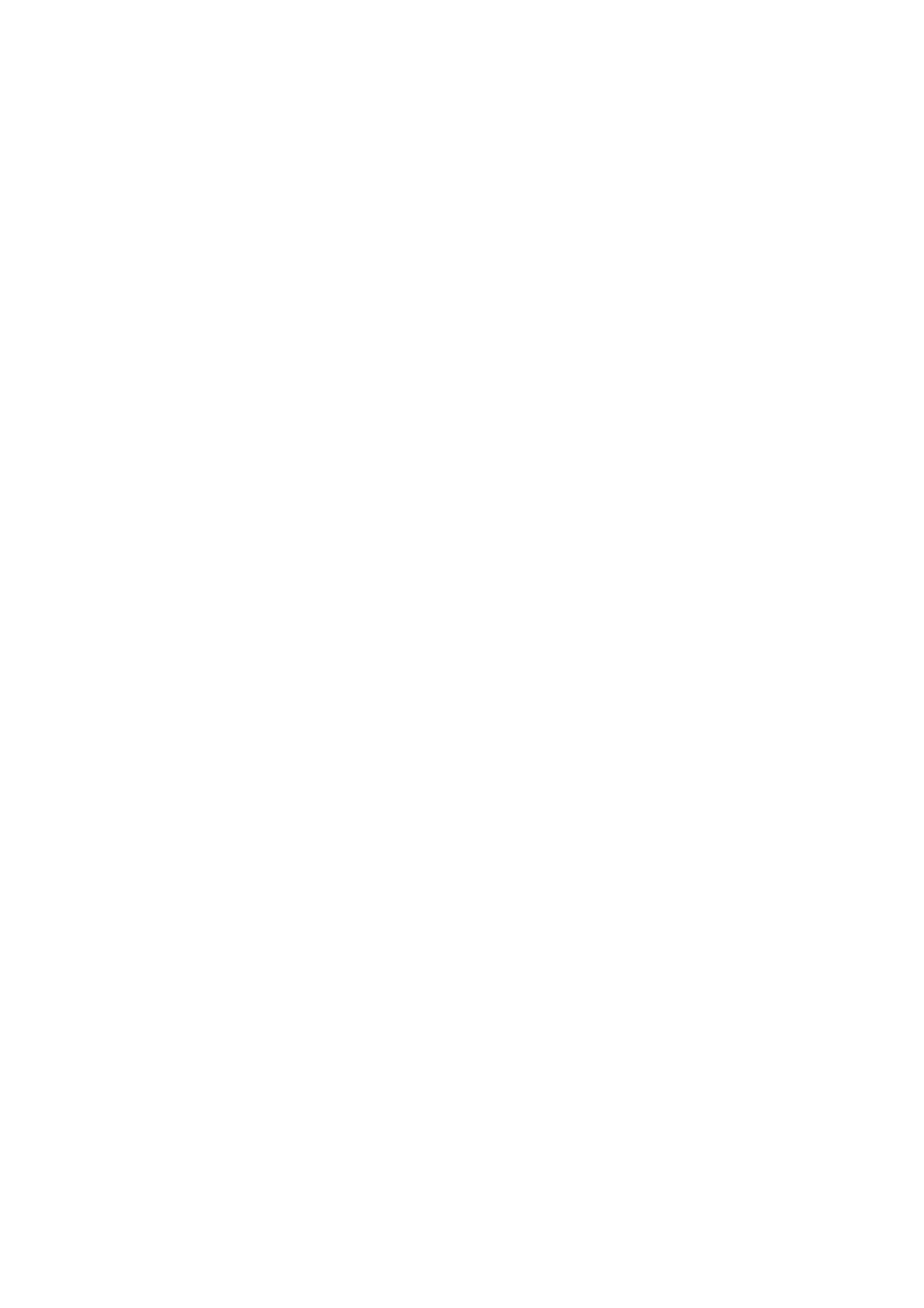## **DECLARATION OF THE COUNCIL FOR MEETING THE CHALLENGES OF THE YEAR 2000**

## **(Ottawa Declaration)**

THE CUSTOMS CO-OPERATION COUNCIL,

NOTING that the Convention establishing a Customs Co-operation Council gave as its purpose :

"to secure the highest degree of harmony and uniformity in Customs systems and especially to study the problems inherent in the development and improvement of Customs technique and Customs legislation ... ",

"to promote co-operation between governments in these matters, bearing in mind the economic and technical factors involved",

- NOTING that the Council's Plan for the 1980's has guided the Council's work in an organized and productive fashion,
- HAVING REGARD to the Conventions and Declarations previously adopted by the Council, specifically the Seoul and the Brussels Declarations,
- RECOGNIZING that the period leading up to the year 2000 will present a variety of challenges to Customs administrations world-wide and will require concerted and co-ordinated efforts to keep pace with the environmental changes which will precipitate these challenges, including :
	- growing international trade and interchange, and global interdependence,
	- growth in world population; increasing concern for the global environment,
	- substantial increase in international travel, illicit drug traffic, prohibited goods and commercial fraud,
	- technological advances in communications, transportation and detection techniques,
- RECOGNIZING that such developments have an increasing impact on Customs administrations and will bring into question the appropriateness of existing Customs operations and procedures,

CONSIDERS that the CCC should continue :

- promoting the adoption of the Harmonized System, the GATT Valuation Code and the Kyoto Convention as standard bases for tariff classification, valuation and Customs procedures in modern trade,
- ensuring uniform application of the Harmonized System and Valuation Systems,
- promoting further development of standard documentation and uniform Customs procedures to simplify Customs processes and remove barriers to international trade, and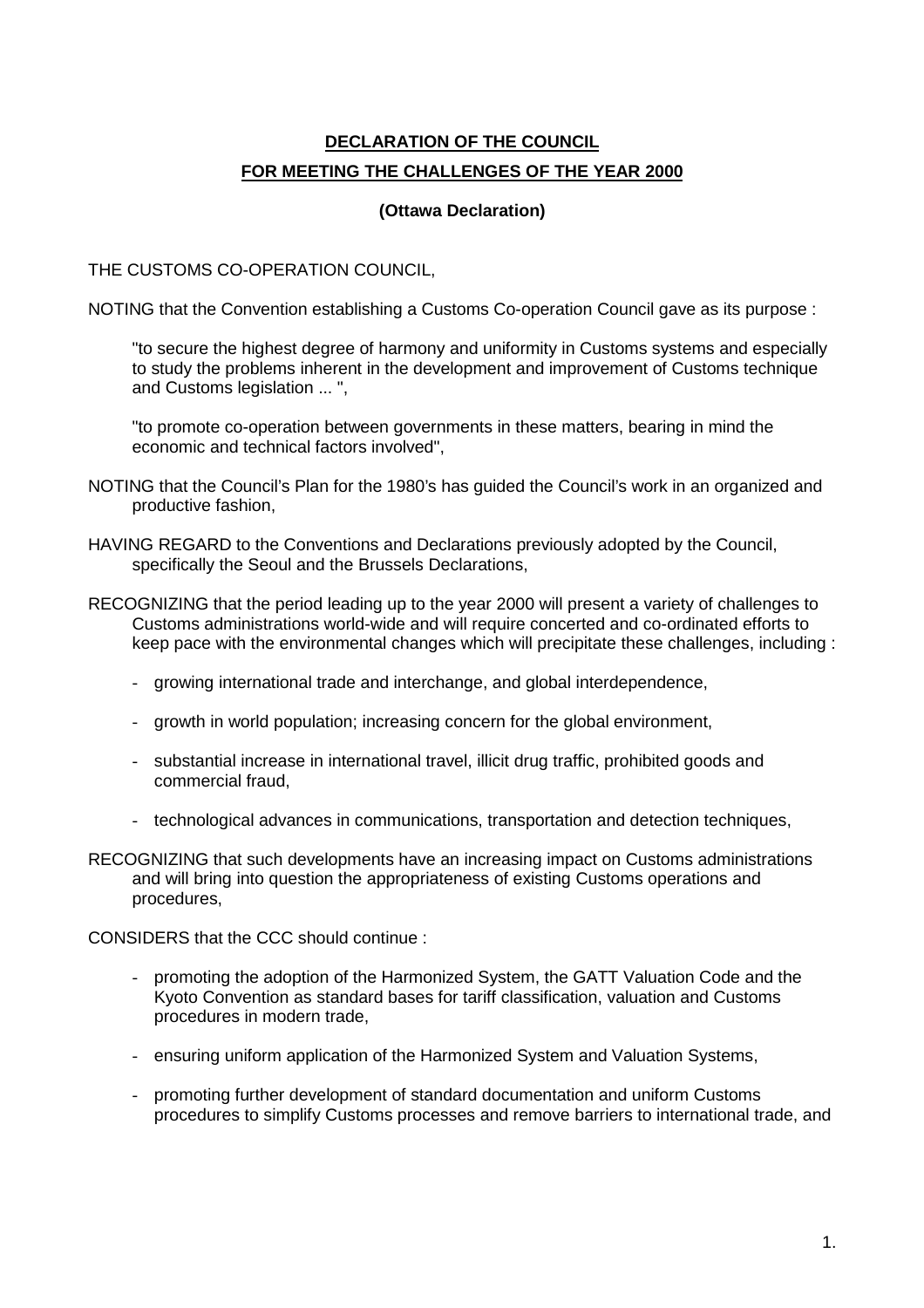- developing improved methods of control and enforcement and generating co-operation among Members to ensure that Customs services are able to respond to the serious problems of narcotic traffic and commercial fraud facing them in the next decade,
- CONSIDERS that it is necessary to review and confirm the Council objectives as the basis for the Plan for the 1990's which will reflect Member's needs in a modern Customs environment, and considering that needs will have to be established in a period of financial restraint,

## DECLARES :

- that it will endorse the development of a planning perspective which takes account of changing world conditions during the next decade and will prepare Customs administrations for the foreseeable challenges of the year 2000;
- that the primary objectives of the Council for the 1990's will be :
	- I. to encourage harmonization and simplification of Customs processes and to promote co-operation among Customs administrations by :
		- (A) in respect of the Harmonized System, promoting the widest application of the System for Customs tariffs, for production, trade and transport statistics, for freight tariffs and for commercial commodity description and coding systems through :
			- updating regularly the system to reflect changes in technology and in patterns of international trade so that it continues to be a relevant document for purposes of modern trade,
			- securing uniformity in the interpretation and application of the System by preparing Explanatory Notes, Classification Opinions, or other advice and recommendations, and collecting and circulating information concerning the application of the System,
			- developing a data base for the aforesaid purposes, including a system for collection and dissemination of national classification decisions of interest to Members, thus enabling the CCC to act as a clearing house on classification matters,
		- (B) promoting the widest adoption and implementation of the GATT Valuation Code by providing technical assistance and advice to Members while ensuring uniform application of the Brussels Definition of Value by those countries still applying it, and
			- developing a data base and a system for the collection and dissemination of national value decisions which will permit the CCC to act as a clearing house on value matters,
		- (C) developing and promoting standard Customs documents for multiple Customs procedures and standardized data systems permitting automated exchange of data,